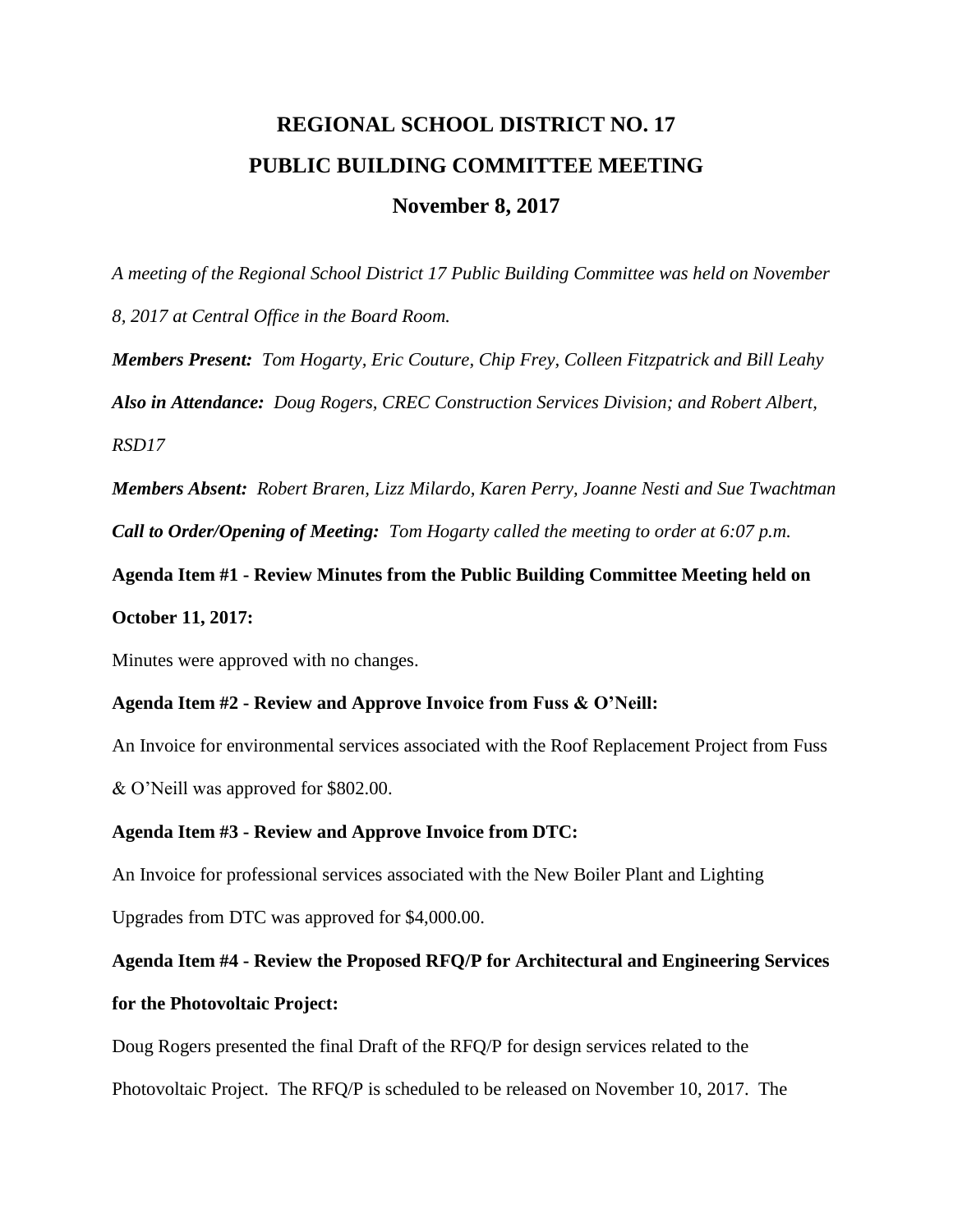contract is scheduled to be awarded December 20, 2017. The RFP/Q document was approved without changes.

#### **Agenda Item #5 - SCG-049 Photovoltaic Grant Submission Review:**

Doug Rogers announced that the process for receiving an official Photovoltaic Project State Project Number was completed with the support of Superintendent Howard Thiery. The acquisition of the official project number is the first steps for securing funding for the Photovoltaic Project from the State of Connecticut Department of Administrative Service's (DAS) Office of School Construction Grants (OSCG).

#### **Agenda Item #6 - RFQ/P Boiler Plant Discussion:**

The Committee reviewed and discussed the process for bidding the acquisition and installation of the new Boiler Plant system designed by DTC. The RFQ/P is scheduled for release on November 20, 2017. The plans are in the final stages of review. Construction of the Boiler Plant project is scheduled to start in March 2018.

Recently, Sustainable Engineering Solutions, LLC was hired as the commissioning agent representing Region 17 on the Boiler Plant project. The commissioning agent is responsible for pre-construction design review, on-site inspection of equipment installation and functional performance testing of equipment and systems, plus post-occupancy analysis.

#### **Agenda Item #7 – RFQ/P Lighting Project Discussion:**

The Committee reviewed and discussed the process for bidding the lighting upgrade project. DTC is in the process of refining the lighting schedule identifying the specific fixtures that will be replaced, recommending the replacement option and working with Eversource to identify potential rebates available for these lighting changes. DTC is also developing a schematic